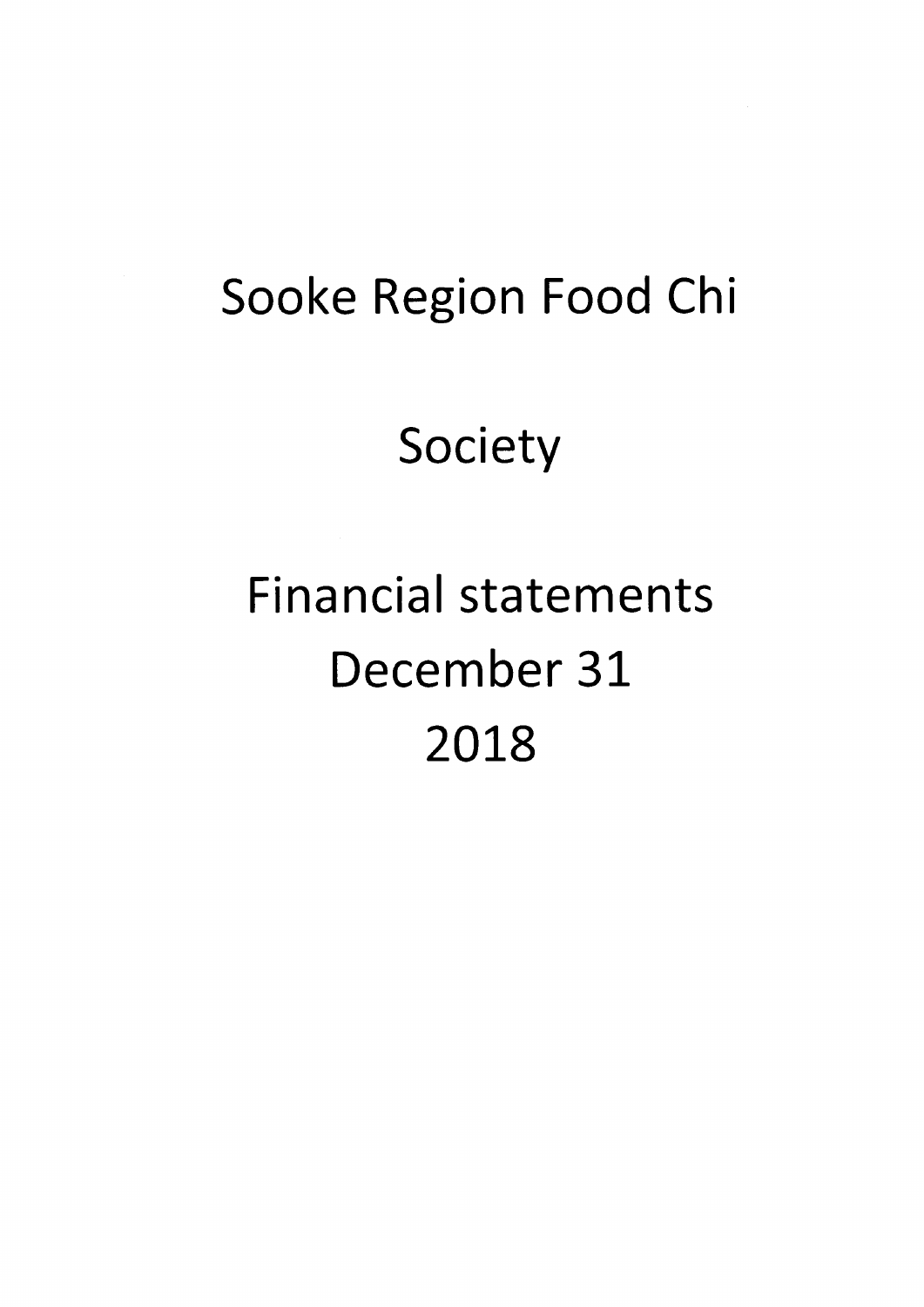## BALANCE SHEET as at December 31, 2018

|                                       | Food Chi     | Projects     | <b>Sunriver Community</b> |              |
|---------------------------------------|--------------|--------------|---------------------------|--------------|
|                                       | General Fund | Program Fund | Garden Fund               | Total        |
| <b>Current Assets</b>                 |              |              |                           |              |
| Petty Cash                            | 0.00         | 0.00         | 0.00                      | 0.00         |
| Coast Capital Chequing 100            | 22,082.00    |              |                           | 22,082.00    |
| Coast Capital Shares                  | 5.00         |              |                           | 5.00         |
| Allotment Chequing Coast Capital 102  |              |              |                           | 0.00         |
| Orchard Chequing Coast Capital 103    | 0.02         |              |                           | 0.02         |
| Sk Food Chi Savings Coast Capital 101 |              |              |                           |              |
| Vancity Chequing                      |              | 0.53         |                           | 0.53         |
| Vancity Shares                        |              |              | 24.52                     | 24.52        |
| Mountain Equipment Co-op Shares       | 5.00         |              |                           | 5.00         |
|                                       | 22,092.02    | 0.53         | 24.52                     | 22,117.07    |
| Grants Receivable                     |              |              |                           | 0.00         |
| <b>Accounts Receivable</b>            |              |              |                           | 0.00         |
|                                       | 22,092.02    | 0.53         | 24.52                     | 22,117.07    |
| Investments                           |              |              |                           |              |
| Irrigation System                     |              |              | 3.877.31                  | 3,877.31     |
| Equipment                             |              |              | 400.00                    | 400.00       |
| Fence/Gates/Signs                     |              |              | 7,055.00                  | 7,055.00     |
| Shed                                  |              |              | 2,317.20                  | 2,317.20     |
| Gazebo                                |              |              | 13,401.65                 | 13,401.65    |
| Outhouse                              |              |              | 1,310.23                  | 1,310.23     |
| Green house                           |              |              | 2,604.00                  | 2,604.00     |
| Shed                                  |              |              | 3,031.09                  | 3,031.09     |
| Apple Shack                           |              |              | 2,467.69                  | 2,467.69     |
| Harvest Shed                          |              |              | 750.38                    | 750.38       |
| KW Off-grid Solar PV                  |              |              | 1960.18                   | 1,960.18     |
| Amer Harvester Cider Press            |              |              | 1802.51                   | 1,802.51     |
| <b>Accumulated Amortization</b>       |              |              | $-22,282.01$              | $-22,282.01$ |
|                                       | 0.00         | 0.00         | 18,695.23                 | 18,695.23    |
| <b>Total Assets</b>                   | 22,092.02    | 0.53         | 18,719.75                 | 40,812.30    |
| <b>Current Liabilties</b>             |              |              |                           |              |
| Accounts Payable                      |              |              | 0.00                      | 0.00         |
|                                       | 0.00         | 0.00         | 0.00                      | 0.00         |
| <b>Deferred Revenue</b>               | 0.00         | 0.00         | 0.00                      | 0.00         |
| <b>Fund Balances</b>                  |              |              |                           |              |
| <b>Externally Restricted Funds</b>    |              |              |                           | 0.00         |
| Invested in Capital Assets            |              |              | 18,695.23                 | 18,695.23    |
| Unrestricted Funds                    | 22,092.02    | 0.53         | 24.52                     | 22,117.07    |
|                                       | 22,092.02    | 0.53         | 18,719.75                 | 40,812.30    |
| <b>Total Liabilities and</b>          |              |              |                           |              |
| <b>Fund Balances</b>                  | 22,092.02    | 0.53         | 18,719.75                 | 40,812.30    |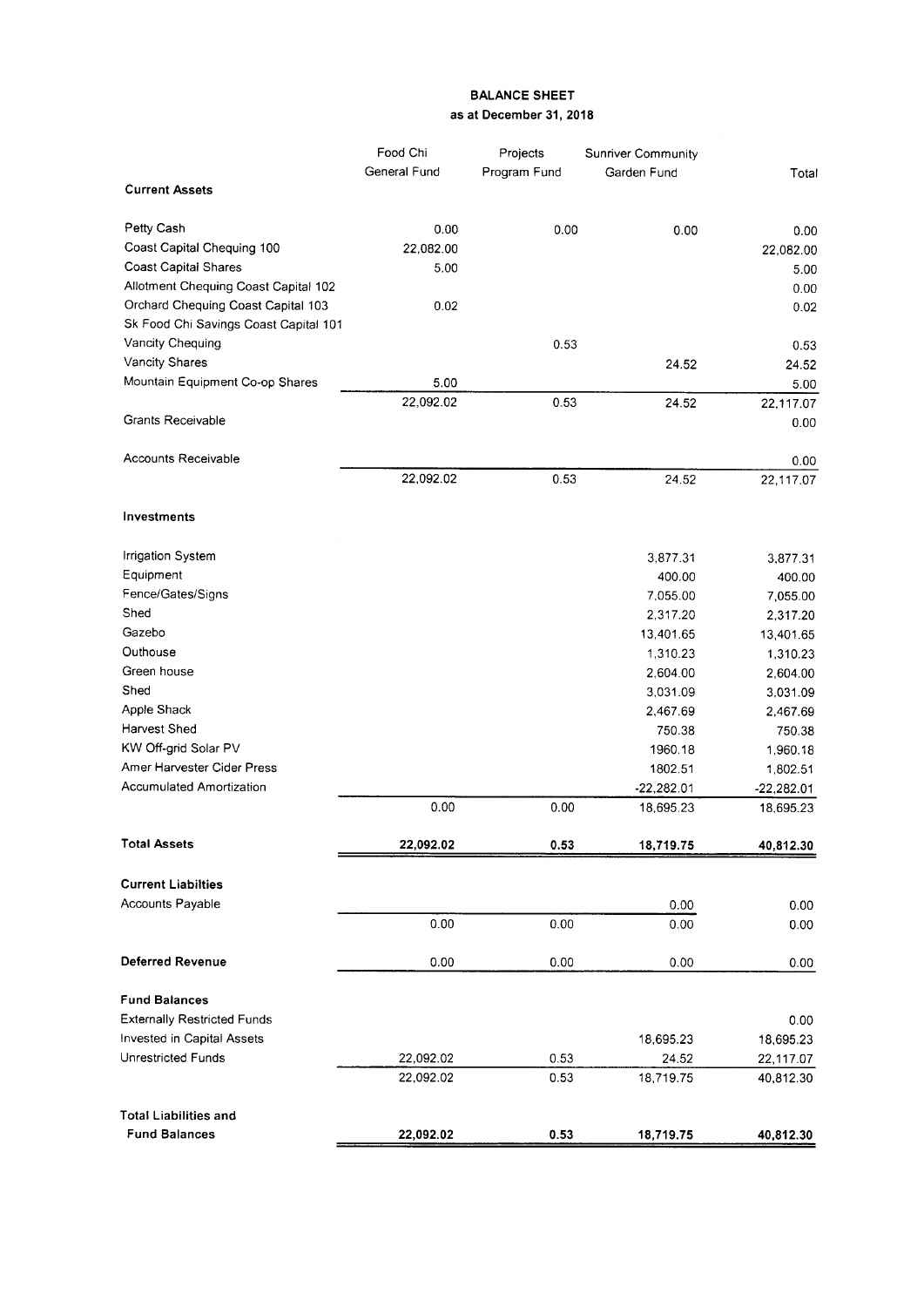### INGOME STATEMENT For the Period Ending December 31,2018

|                                                 | Food Chi<br>General Fund | Projects<br>Program Fund | <b>Sunriver Community</b><br>Garden Fund | Total            |
|-------------------------------------------------|--------------------------|--------------------------|------------------------------------------|------------------|
| Revenues                                        |                          |                          |                                          |                  |
| Miscellaneous                                   |                          |                          |                                          | 0.00             |
| Grants Grow a Row/Orchard                       |                          |                          |                                          | 0.00             |
| Memberships/Fees                                | 115.00                   |                          |                                          | 115.00           |
| Food Farm Guide                                 |                          |                          |                                          | 0.00             |
| <b>Allotment Gardens Plot Fees</b><br>Donations |                          |                          | 7,552.00                                 | 7,552.00<br>0.00 |
| Interest                                        | 5.78                     |                          |                                          | 5.78             |
| Seedy Saturday                                  |                          | 3,619.99                 |                                          | 3,619.99         |
| Orchard                                         |                          |                          |                                          | 0.00             |
| Farm Tour/Harvest                               |                          |                          |                                          | 0.00             |
| Farmer 2 Farmer Grant                           |                          |                          |                                          | 0.00             |
| Apple Fest                                      |                          | 3,812.91                 |                                          | 3,812.91         |
| <b>Total Revenues</b>                           | 120.78                   | 7,432.90                 | 7,552.00                                 | 15,105.68        |
| <b>Expenses</b>                                 |                          |                          |                                          |                  |
| Food CHI Administration                         | 843.57                   |                          |                                          | 843.57           |
| Food Systems, Farmer to Farmer                  |                          | 55.00                    |                                          | 55.00            |
| Food Systems, Food Guide                        |                          |                          |                                          | 0.00             |
| Food Systems, Gleaning                          |                          |                          |                                          | 0.00             |
| Events - Annual - Apple Fest                    |                          |                          |                                          | 0.00             |
| Events - Farm Tour                              |                          |                          |                                          | 0.00             |
| Events - General                                |                          | 1,160.99                 |                                          | 1,160.99         |
| Events - Seedy Saturday                         |                          | 1.132.20                 |                                          | 1,132.20         |
| <b>Sunriver Gardens</b>                         |                          |                          | 3.209.62                                 | 3,209.62         |
| Grow A Row                                      |                          |                          | 8,725.08                                 | 8,725.08         |
| Orchard                                         |                          |                          | 1,344.15                                 | 1,344.15         |
| Other SRCG                                      |                          |                          | 250.00                                   | 250.00           |
| <b>Amortization Expense</b>                     |                          |                          | 2,344.90                                 | 2,344.90         |
| <b>Total Expenses</b>                           | 843.57                   | 2,348.19                 | 15,873.75                                | 19,065.51        |
| <b>Excess of Revenue over Expenses</b>          | $-722.79$                | 5,084.71                 | $-8,321.75$                              | $-3,959.83$      |